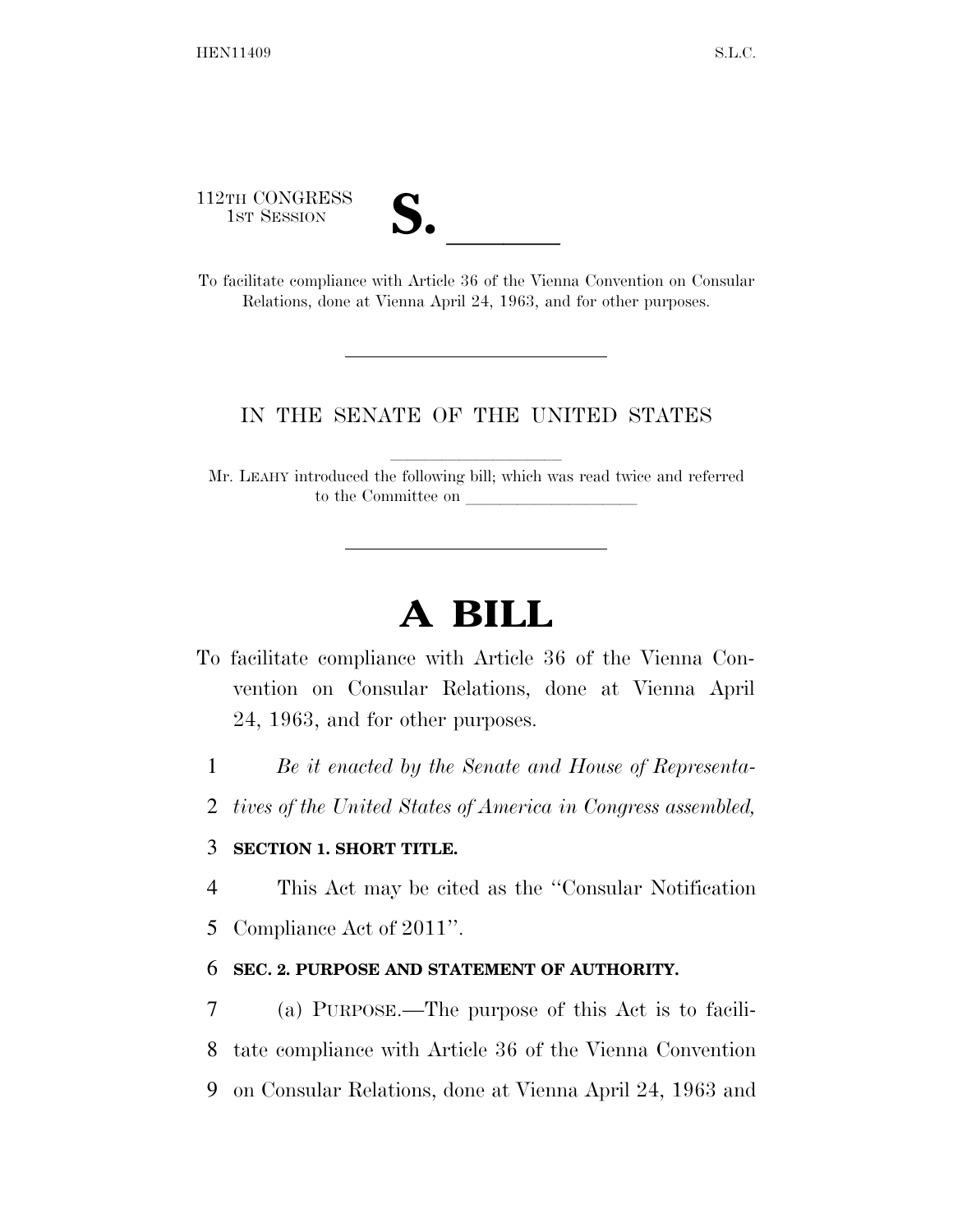any comparable provision of a bilateral international agreement addressing consular notification and access.

 (b) STATEMENT OF AUTHORITY.—This Act is en- acted pursuant to authority contained in articles I and VI of the Constitution of the United States.

#### **SEC. 3. CONSULAR NOTIFICATION AND ACCESS.**

 (a) IN GENERAL.—As required under, and consistent with, Article 36 of the Vienna Convention on Consular Re- lations, done at Vienna April 24, 1963 and any com- parable provision of a bilateral international agreement addressing consular notification and access, if an indi- vidual who is not a national of the United States is de- tained or arrested by an officer or employee of the Federal Government or a State or local government, the arresting or detaining officer or employee, or other appropriate offi- cer or employee of the Federal Government or a State or local government, shall notify that individual without delay that the individual may request that the consulate of the foreign state of which the individual is a national be noti-fied of the detention or arrest.

(b) NOTICE.—

22 (1) IN GENERAL.—The consulate of the foreign state of which an individual detained or arrested is a national shall be notified without delay if the indi-vidual requests consular notification under sub-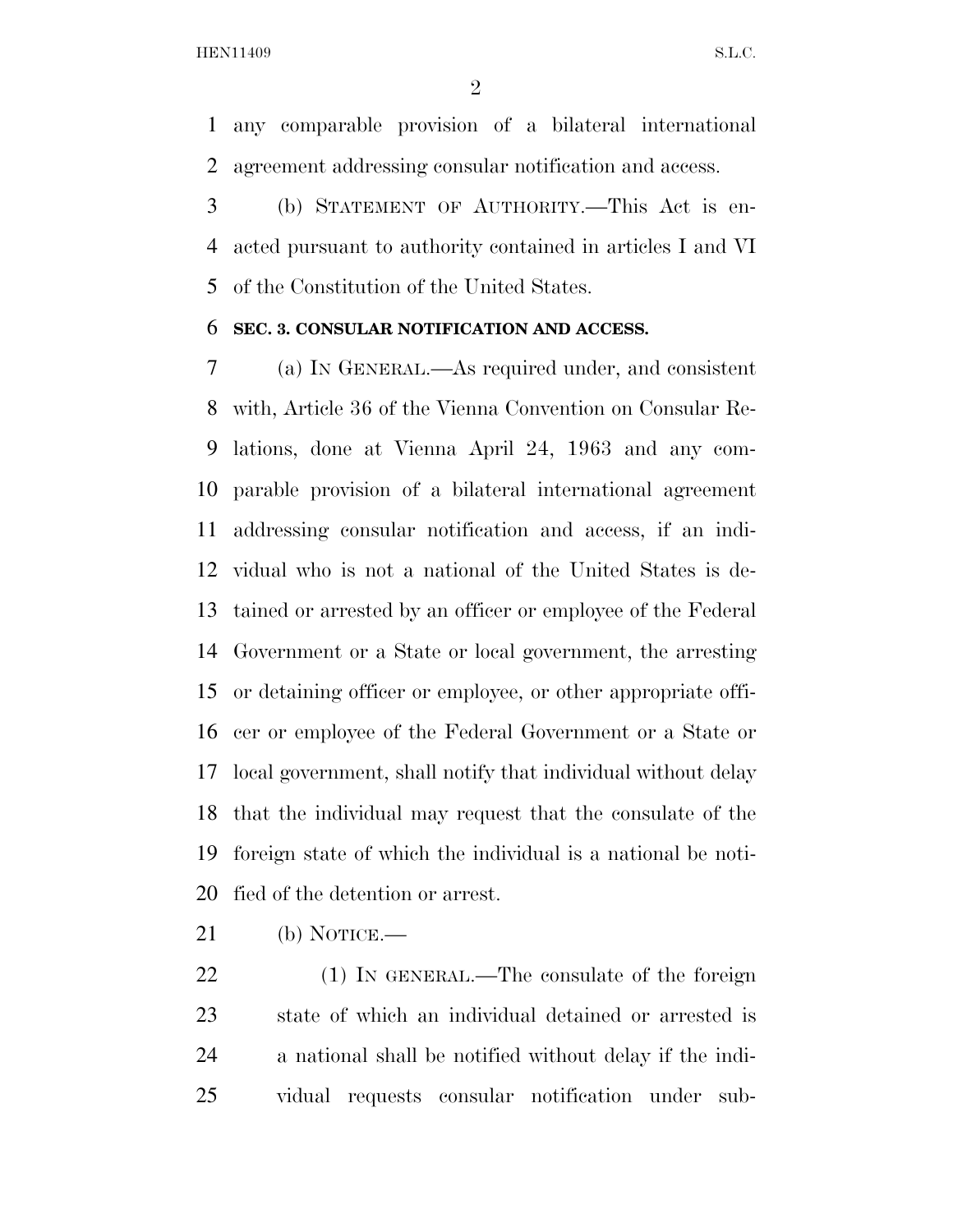section (a), and an appropriate officer or employee of the Federal Government or a State or local gov- ernment shall provide any other consular notification required by an international agreement.

 (2) FIRST APPEARANCE.—If an appropriate of- ficer or employee of the Federal Government or a State or local government has not notified the con- sulate described in paragraph (1) regarding an indi- vidual who is detained pending criminal charges and the individual requests notification or notification is mandatory under a bilateral international agree- ment, notification shall occur not later than the first appearance of the individual before the court with 14 jurisdiction over the charge.

 (c) COMMUNICATION AND ACCESS.—An officer or employee of the Federal Government or a State or local government (including an officer or employee in charge of a facility where an individual who is not a national of the United States is held following detention or arrest) shall reasonably ensure that the individual detained or arrested is able to communicate freely with, and be visited by, offi- cials of the consulate of the foreign state of which the indi- vidual detained or arrested is a national, consistent with 24 the obligations described in section  $2(a)$ .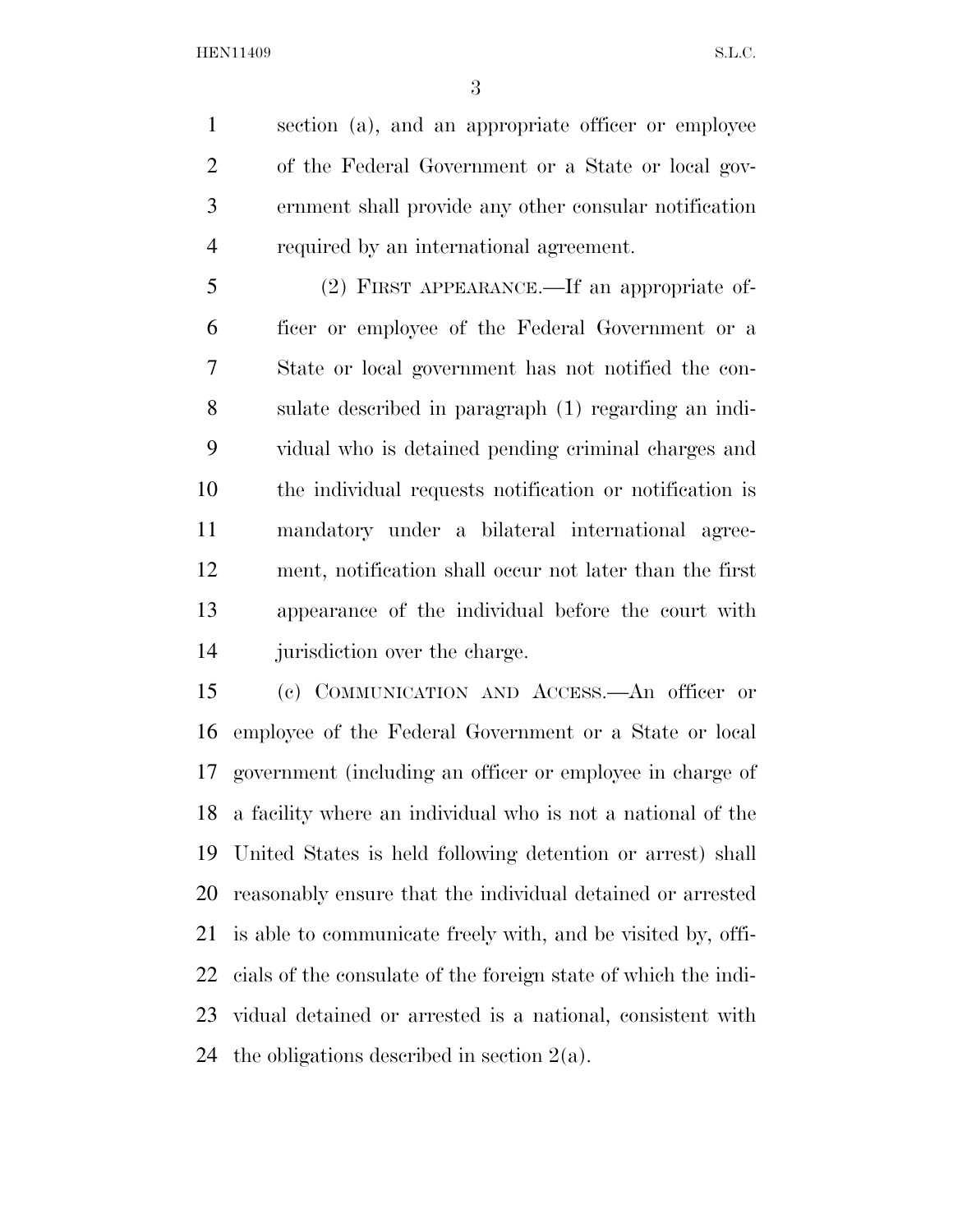(d) NO CAUSE OF ACTION.—Nothing in this section is intended to create any judicially or administratively en- forceable right or benefit, substantive or procedural, by any party against the United States, its departments, agencies, or other entities, its officers or employees, or any other person or entity, including, an officer, employee, or agency of a State or local government.

# **SEC. 4. PETITION FOR REVIEW.**

(a) IN GENERAL.—

 (1) JURISDICTION.—Notwithstanding any other provision of law, a Federal court shall have jurisdic- tion to review the merits of a petition claiming a vio- lation of Article 36(1)(b) or (c) of the Vienna Con- vention on Consular Relations, done at Vienna April 24, 1963, or a comparable provision of a bilateral international agreement addressing consular notifi- cation and access, filed by an individual convicted and sentenced to death by any Federal or State court before the date of enactment of this Act.

 (2) DATE FOR EXECUTION.—If a date for the execution of an individual described in paragraph (1) has been set, the court shall grant a stay of execu- tion if necessary to allow the court to review a peti-tion filed under paragraph (1).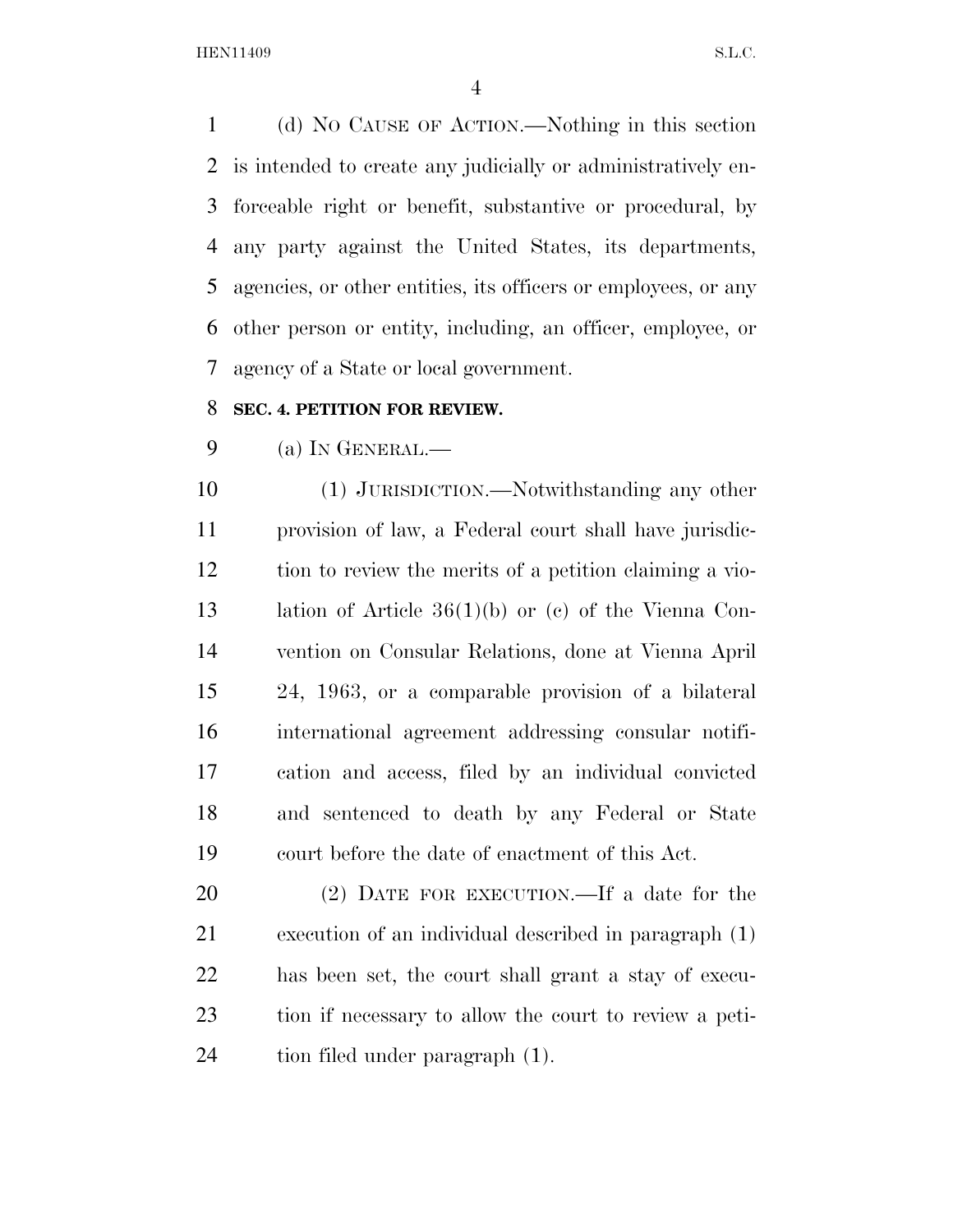| $\mathbf{1}$   | (3) STANDARD.—To obtain relief, an individual         |
|----------------|-------------------------------------------------------|
| $\overline{2}$ | described in paragraph (1) shall make a showing of    |
| 3              | actual prejudice to the criminal conviction or sen-   |
| $\overline{4}$ | tence as a result of the violation. The court may     |
| 5              | conduct an evidentiary hearing if necessary to sup-   |
| 6              | plement the record and, upon a finding of actual      |
| 7              | prejudice, shall order a new trial or sentencing pro- |
| 8              | ceeding.                                              |
| 9              | $(4)$ LIMITATIONS.—                                   |
| 10             | (A) IN GENERAL.—A petition for review                 |
| 11             | under this section shall be filed within 1 year       |
| 12             | of the later of—                                      |
| 13             | (i) the date of enactment of this Act;                |
| 14             | (ii) the date on which the Federal or                 |
| 15             | State court judgment against the indi-                |
| 16             | vidual described in paragraph (1) became              |
| 17             | final by the conclusion of direct review or           |
| 18             | the expiration of the time for seeking such           |
| 19             | review; or                                            |
| 20             | (iii) the date on which the impediment                |
| 21             | to filing a petition created by Federal or            |
| 22             | State action in violation of the Constitu-            |
| 23             | tion or laws of the United States is re-              |
| 24             | moved, if the individual described in para-           |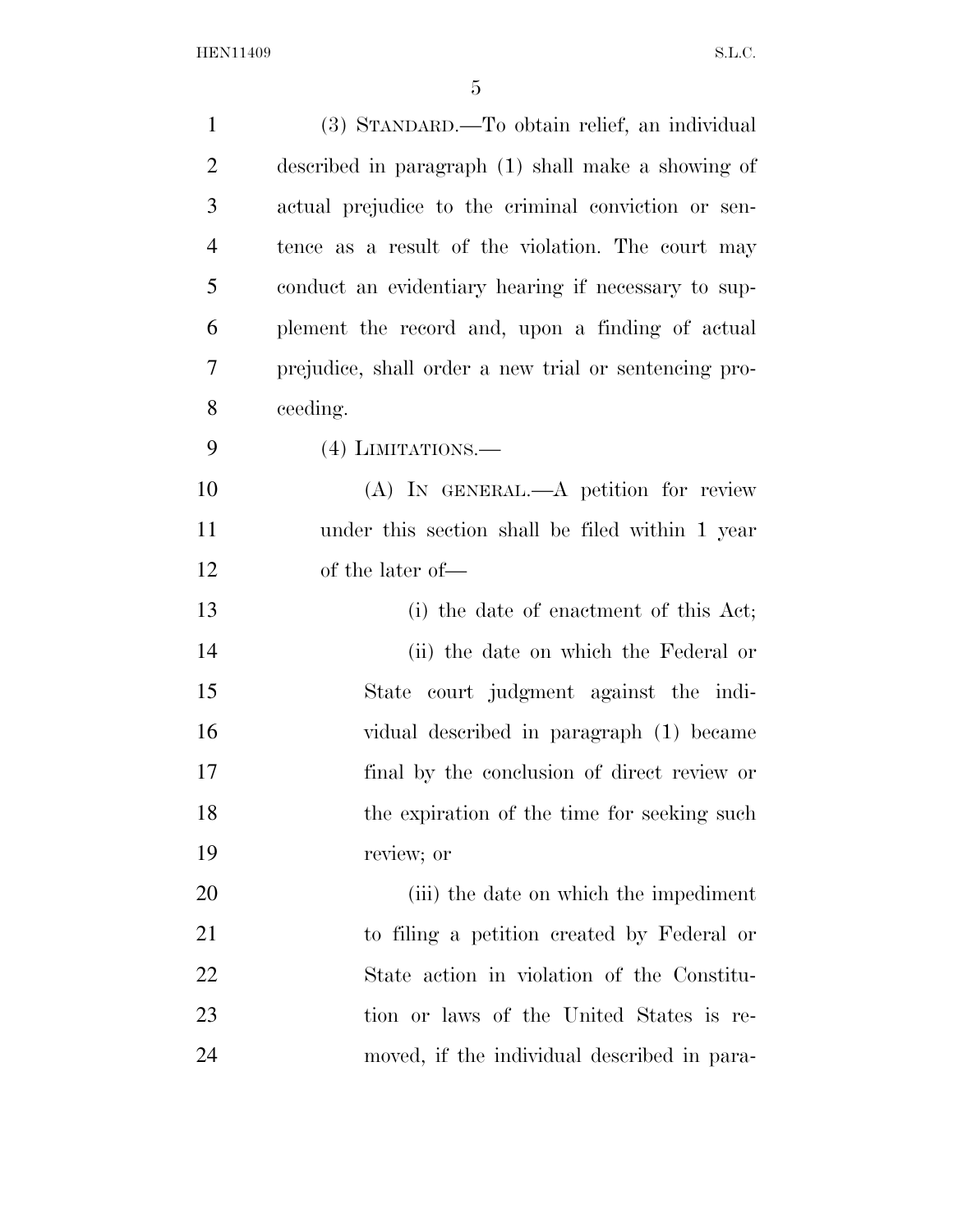| $\mathbf{1}$   | graph (1) was prevented from filing by                  |
|----------------|---------------------------------------------------------|
| $\overline{2}$ | such Federal or State action.                           |
| 3              | (B) TOLLING.—The time during which a                    |
| $\overline{4}$ | properly filed application for State post-convic-       |
| 5              | tion or other collateral review with respect to         |
| 6              | the pertinent judgment or claim is pending              |
| 7              | shall not be counted toward the 1-year period of        |
| 8              | limitation.                                             |
| 9              | (5) HABEAS PETITION.—A petition for review              |
| 10             | under this section shall be part of the first Federal   |
| 11             | habeas corpus application or motion for Federal col-    |
| 12             | lateral relief under chapter 153 of title 28, United    |
| 13             | States Code, filed by an individual, except that if an  |
| 14             | individual filed a Federal habeas corpus application    |
| 15             | or motion for Federal collateral relief before the date |
| 16             | of enactment of this Act or if such application is re-  |
| 17             | quired to be filed before the date that is 1 year after |
| 18             | the date of enactment of this Act, such petition for    |
| 19             | review under this section shall be filed not later than |
| 20             | 1 year after the enactment date or within the period    |
| 21             | prescribed by paragraph $(4)(A)(iii)$ , whichever is    |
| 22             | later. No petition filed in conformity with the re-     |
| 23             | quirements of the preceding sentence shall be consid-   |
| 24             | ered a second or successive habeas corpus applica-      |
| 25             | tion or subjected to any bars to relief based on pre-   |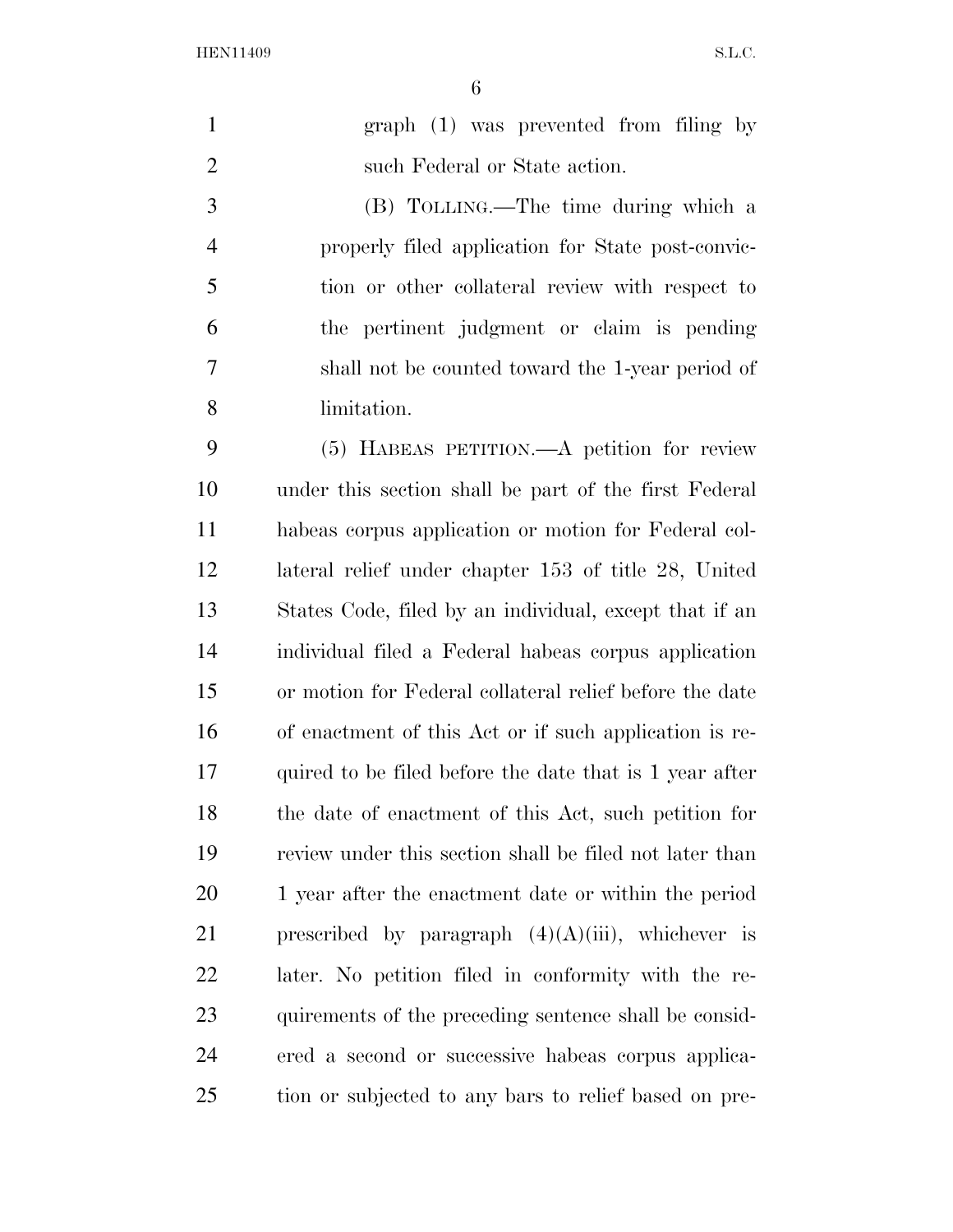enactment proceedings other than as specified in paragraph (3).

(6) APPEAL.—

 (A) IN GENERAL.—A final order on a peti- tion for review under paragraph (1) shall be subject to review on appeal by the court of ap- peals for the circuit in which the proceeding is held.

 (B) APPEAL BY PETITIONER.—An indi- vidual described in paragraph (1) may appeal a final order on a petition for review under para- graph (1) only if a district or circuit judge issues a certificate of appealability. A district judge or circuit judge may issue a certificate of appealability under this subparagraph if the in- dividual has made a substantial showing of ac- tual prejudice to the criminal conviction or sen- tence of the individual as a result of a violation of Article 36(1) of the Vienna Convention on Consular Relations, done at Vienna April 24, 1963, or a comparable provision of a bilateral international agreement addressing consular no-23 tification and access.

(b) VIOLATION.—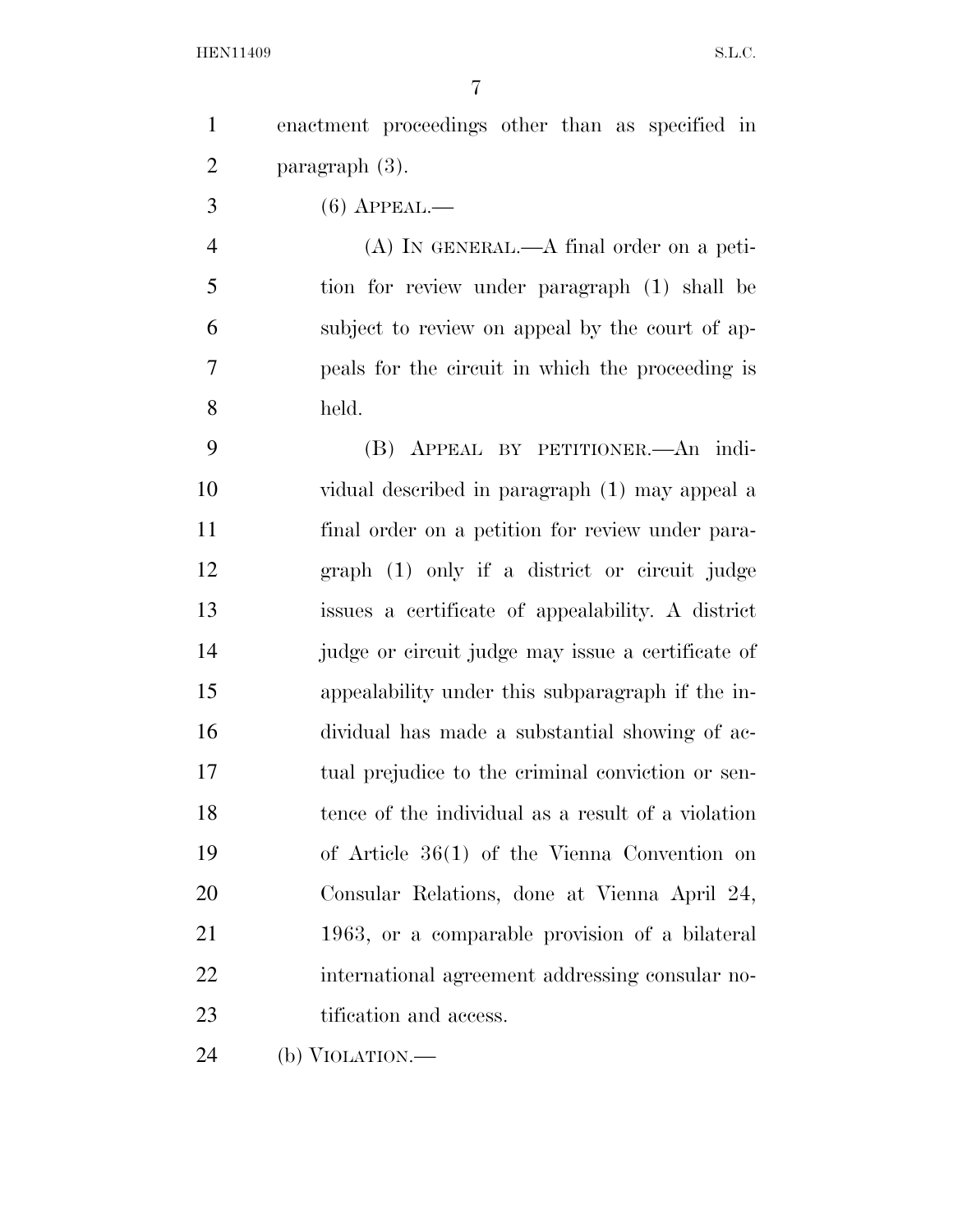| $\mathbf{1}$   | (1) IN GENERAL.—An individual not covered by           |
|----------------|--------------------------------------------------------|
| $\overline{2}$ | subsection (a) who is arrested, detained, or held for  |
| 3              | trial on a charge that would expose the individual to  |
| $\overline{4}$ | a capital sentence if convicted may raise a claim of   |
| 5              | a violation of Article $36(1)(b)$ or (c) of the Vienna |
| 6              | Convention on Consular Relations, done at Vienna       |
| 7              | April 24, 1963, or of a comparable provision of a bi-  |
| 8              | lateral international agreement addressing consular    |
| 9              | notification and access, at a reasonable time after    |
| 10             | the individual becomes aware of the violation, before  |
| 11             | the court with jurisdiction over the charge. Upon a    |
| 12             | finding of such a violation—                           |
| 13             | (A) the consulate of the foreign state of              |
| 14             | which the individual is a national shall be noti-      |
| 15             | fied immediately by the detaining authority,           |
| 16             | and consular access to the individual shall be         |
| 17             | afforded in accordance with the provisions of          |
| 18             | the Vienna Convention on Consular Relations,           |
| 19             | done at Vienna April 24, 1963, or the com-             |
| 20             | parable provisions of a bilateral international        |
| 21             | agreement addressing consular notification and         |
| 22             | access; and                                            |
| 23             | $(B)$ the court—                                       |
| 24             | (i) shall postpone any proceedings to                  |

the extent the court determines necessary